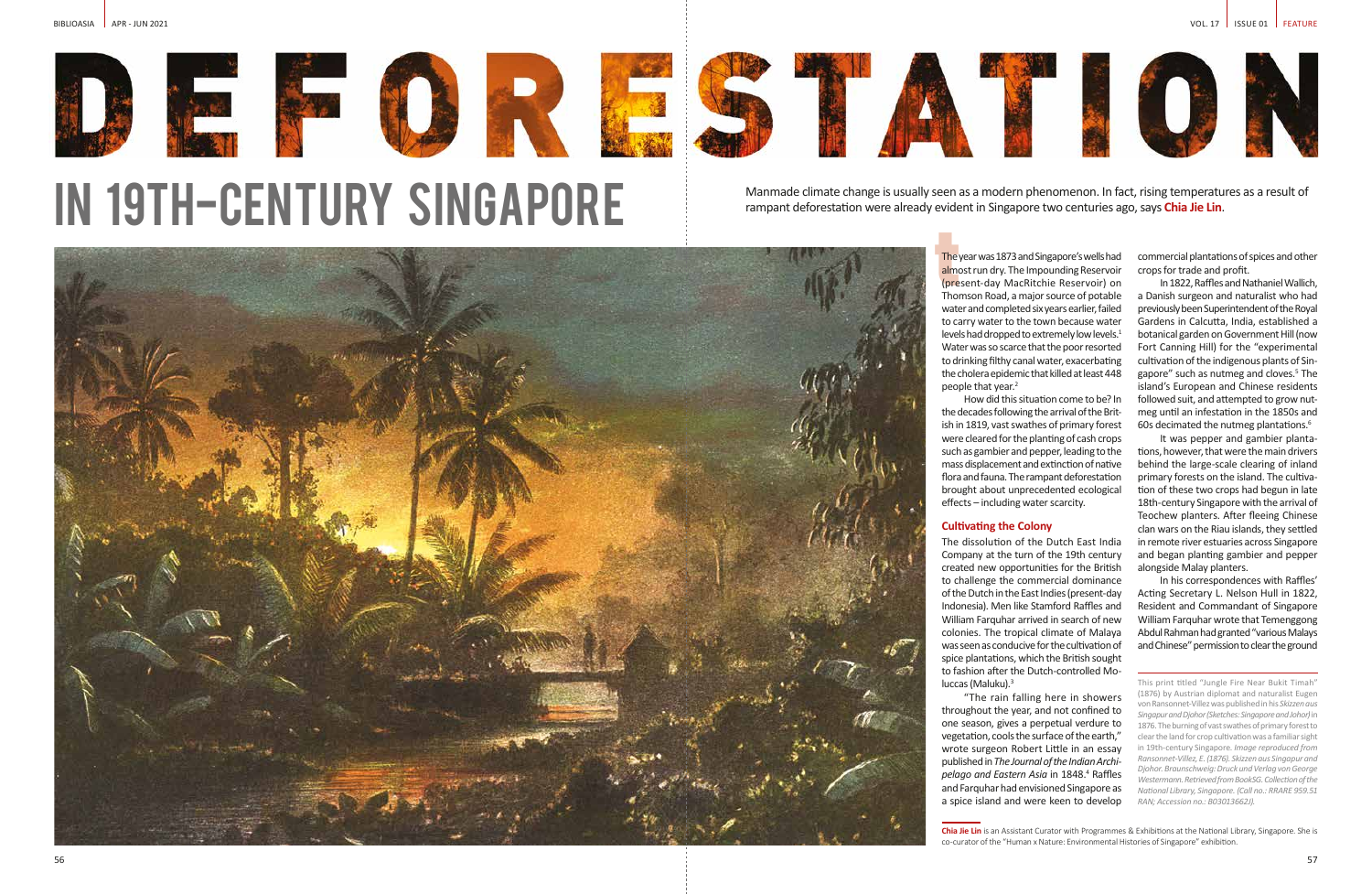The founding of a free port on the island transformed the regional market for gambier, causing the centre of trade to shift from Riau to Singapore. Fuelled by their displeasure with rising Dutch taxes in Riau, Chinese planters also began migrating en masse from Riau to Singapore to trade and cultivate gambier.<sup>8</sup>

These planters brought with them their practice of shifting cultivation, in which primary forest was cleared to cultivate crops. When the soil became exhausted of nutrients, usually by the 15th year of production, and timber and firewood supplies nearby became scarce, these farmers moved onto new virgin land.<sup>9</sup> Joseph Balestier, the first American Consul to Singapore, compared the pepper and gambier planter to a "locust", leaving "a tract of desolation behind him".10

From 1835 to the 1890s, Singapore was a major production centre for gambier, the cultivation of which afforded employment opportunities for Chinese immigrants – either as plantation owners who became *kangchu* (港主; headman or literally "lord of the river") or labourers. Most of the immigrants ended up in the latter category.

In the 1830s, the relocation of the gambier market from Riau to Singapore, as well as the lifting of trade tariffs on gambier, encouraged extensive cultivation.<sup>11</sup> As a result, by the late 1840s, large expanses of primary forest in Singapore had been

indiscriminately cleared and there were some 400 pepper and gambier plantations across the island. The highest recorded land area for cultivated gambier was 24,220 acres in the 1850s, while that for cultivated pepper amounted to 2,614 acres in the same decade.<sup>12</sup> By 1855, Singapore was home to an estimated 12.5 million gambier trees and 1.5 million pepper vines in over 540 documented plantations – 27 times more than the estimated 20 plantations

that existed on the island a little over three

decades ago.<sup>13</sup> These plantations were not merely land-intensive, but also timber-intensive. Trees were felled for timber, fuel and charcoal in gambier-producing factories, resulting in the widespread disappearance of dipterocarp primary forests (lowland rainforest on dry land) and freshwater swamp forests.

Scientists working in Europe and America linked extensive forest clearance for agriculture to climatic issues such as lower rainfall and higher water evaporation rates, the latter due to the lack of tree cover. The Prussian polymath and naturalist Alexander von Humboldt, who investigated the relationship between deforestation and climatic change in the New World and Central Asia, warned in 1849 that "by felling trees which cover the tops and sides of mountains, men in every climate prepare at once two calamities for future generations – the want of fuel and the scarcity of water".<sup>19</sup>

Adverse climatic effects were similarly felt in the wake of mass deforestation across British colonies in Southeast Asia. By the mid-19th century, colonial officials and foresters in the Straits Settlements began to attribute these environmental changes to widespread deforestation.<sup>20</sup>

In his 1883 *Report on the Forests of the Straits Settlements* that led to the demarcation of Singapore's first forest reserves and the creation of a Forest Department,<sup>14</sup> Nathaniel Cantley, then Superintendent of the Singapore Botanic Gardens, wrote that small areas of cultivated land known as *bangsal* (Malay for a "shed" or "lean-to shelter") typically used up approximately 2,500 pounds of timber per day for pepper kilns and boiling gambier. These *bangsal*  served as dwellings for the labourers and a place where they could prepare gambier. Over time, the area of land deforested for firewood for a plantation would have been equivalent to the size of the corresponding plantation itself.15

## **Environmentalism Takes Root**

Environmental studies by British colonial officials first emerged out of efforts to better understand and govern their colonies in Southeast Asia to maximise commercial agricultural output.<sup>16</sup> Such studies focused on areas such as native plant and animal species, tropical diseases and meteorological observations; the latter involved measurements of rainfall, atmospheric pressure, and air and earth temperatures.

In the 19th century, meteorological explorations served many functions within the British Empire. The British Association for the Advancement of Science and the Royal Society sought to advance "the science of terrestrial magnetism", which was of great importance to the empire's maritime interests. Meanwhile, medical officers in the colonies recorded temperatures and air pressures to study the relationship between tropical climates and the incidence of diseases.<sup>17</sup>

Wallace's predictions were realised. By the turn of the 20th century, some 90 percent of Singapore's primary forest cover had been lost. Timber resources had become so scarce that planters struggled to find even simple wooden stakes to support gambier and pepper vines. Hundreds of square kilometres of abandoned pepper and gambier plantations had become secondary forest (*belukar*), invaded by lalang and brushwood that were dry and easily flammable. Forest fires broke out so frequently, especially during prolonged dry weather, that the Forest Department began experimenting with planting new species like the *Syzygium grande* (sea apple) and *Gluta rengas* trees along the forest edges to act as fire breaks.<sup>23</sup>

However, scientific concerns regarding the environmental impact of deforestation can be traced to 17th-century European academic circles. In 1664, landscape architect John Evelyn, known as one of Britain's first environmentalists, published *Sylva*, *or A Discourse of Forest-Trees, and the Propagation of Timber*18 under the newly established Royal Society. Evelyn argued that the extensive growth of glassworks, iron industries and shipbuilding – all of which were heavy in timber usage – threatened the forests of Britain. Such concerns, coupled with the environmental costs of deforestation, continued into the next century and, by the early 1800s, had become an established domain for scientific study.

Such observations and accounts illustrate what we know today as the urban heat island effect – a phenomenon where cities with little greenery have warmer temperatures than rural, forested areas, due to their dense concentration of pavements and buildings that absorb heat.<sup>26</sup>

In an 1848 essay on the "probable effects" of unchecked land clearance on Penang's climate published in *The Journal of the Indian Archipelago and Eastern Asia*, James Richardson Logan, the editor of the journal, wrote: "Nature when left to herself provides a compensatory influence in the dense leafy forests, but if these are consigned to destruction, every successive drought will prove more baneful than the preceding." In the same report, Logan observed that Singapore's governor had forbidden "the further destruction of forest on the summit of hills", likely to ameliorate destructive effects like erosion, siltation and

Among the earliest observers of this "destruction of forest" on Singapore's hilltops was naturalist Alfred Russel Wallace, renowned for his discovery of the theory of evolution. Wallace first arrived in Singapore on 20 April 1854 to collect bird and insect specimens and Bukit Timah soon became a favourite hunting ground.

even flood-induced famines.<sup>21</sup>

In a letter dated 9 May 1854, Wallace wrote: "Here portions of the forest, which originally covered the whole island, and which is rapidly disappearing, still exists, and it is in them that I find my only good hunting-grounds." He further remarked that Bukit Timah offered a "good view" of

Workers in a pepper plantation in Malaya, 1890s. Pepper was planted alongside gambier as the cultivation of either crop alone was not economically viable. Plantation workers used the waste produced from the boiling of gambier leaves as fertiliser for pepper vines. The latter also entwine themselves around the gambier plants for support as they grow. *Gretchen Liu Collection, courtesy of National Archives of Singapore.*





A painting of the gambier plant from the William Farquhar Collection of Natural History Drawings, 1803–18. *Gift of G.K. Goh. Courtesy of the National Museum of Singapore, National Heritage Board.*

for plantations. Farquhar further reported that some 20 plantations were already present in Singapore when he first arrived with Raffles in 1819.7

the island's rapidly proliferating pepper and gambier plantations and "it is apparent that but few years can elapse before the whole island will be denuded of its indigenous vegetation, when its climate will no doubt be materially altered (probably for the worse), and countless tribes of interesting insects become extinct".22

Another consequence was that the temperature in the town centre began to increase. In his study of temperature readings of Singapore made by officers of the East India Company, John Turnbull Thomson,

Government Surveyor of the Straits Settlements, observed that the temperature of Singapore town and its surrounding areas had increased by 2.48 °F (1.38 °C) in just two decades from the early 1820s to 40s.

Thomson suggested that the temperature increase was caused by "the country within 3 miles of the town being now clear of jungle and cultivated, which formerly was covered with primeval forest".24 Europeans settlers in Singapore's urban core sought respite from the heat of the town by retreating to the jungle, coastal or hillside bungalows, which afforded breezy and cooler surroundings.

"By resorting to the neighbourhood of the jungle a degree at least of reduction in the temperature may be secured. In such places as Selita [Seletar]… lying well in the interior, and with the primeval forest all around them, the additional coolness is palpable, and cannot be less than two or three degrees," wrote John Cameron in *Our Tropical Possessions in Malayan India*. 25